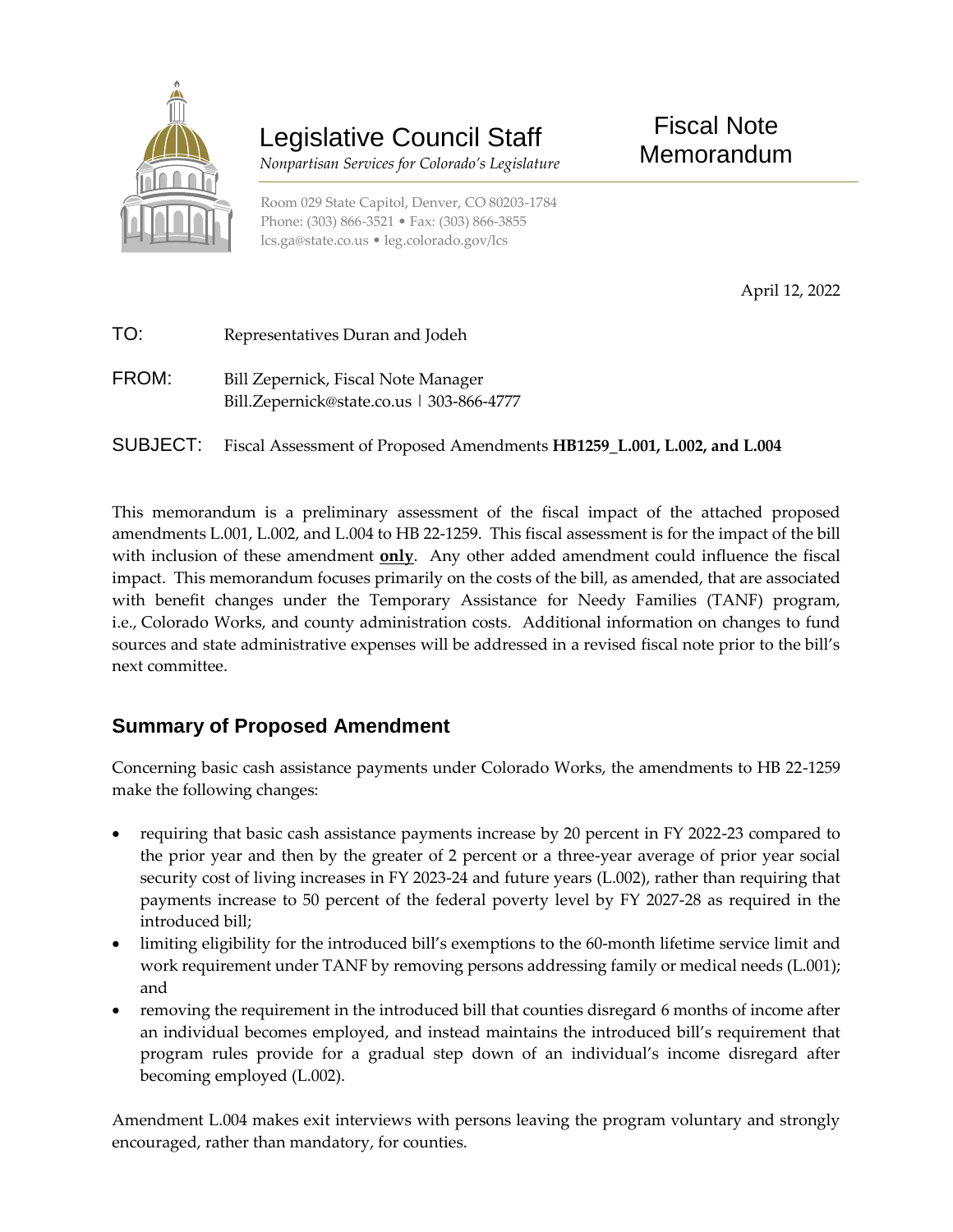## **Fiscal Impact of Amendments**

Compared to the introduced bill, Amendments L.001 and L.002 increase the costs of basic cash assistance under Colorado works by \$9.5 million in FY 2022-23 and decrease costs by \$15.8 million in FY 2023-24. Costs in FY 2027-28 are \$101 million lower with these amendments compared to the introduced bill when fully implemented. These change in benefit costs are shown in Table 1 and discussed below. Other impacts of the bill, with the amendments, are also described below.

| Table 1                                                |
|--------------------------------------------------------|
| Change in Basic Cash Assistance Costs under HB 22-1259 |
|                                                        |

*Introduced Bill compared to Bill as Amended by L.001 and L.002*

|                                       | FY 2022-23   | FY 2023-24        | FY 2027-28       |
|---------------------------------------|--------------|-------------------|------------------|
| <b>Introduced Bill</b>                |              |                   |                  |
| Phased-in Increase to Cash Assistance |              | \$21,420,000      | \$105,984,000    |
| Income Disregard                      | \$3,505,200  | \$9,269,568       | \$16,720,440     |
| Work Requirement Hardship Waiver      | \$1,066,800  | \$2,821,500       | \$5,088,000      |
| 60-Month Lifetime Limit Waiver        | \$975,360    | \$3,235,320       | \$5,838,480      |
| <b>Reduced Sanctions</b>              | \$278,709    | \$368,480         | \$664,411        |
| Drug Felony Eligibility               | \$426,720    | \$1,128,600       | \$2,035,200      |
| <b>Total Costs</b>                    | \$6,252,789  | \$38,243,468      | \$136,330,531    |
| As Amended by L.001 and L.002         |              |                   |                  |
| Increased Cash Assistance             | \$13,171,200 | \$17,075,520      | \$28,914,908     |
| Income Disregard                      | \$705,600    | \$1,564,920       | \$1,860,338      |
| Work Requirement Hardship Waiver      | \$592,704    | \$1,314,533       | \$1,562,684      |
| 60-Month Lifetime Limit Waiver        | \$592,704    | \$1,314,533       | \$1,562,684      |
| <b>Reduced Sanctions</b>              | \$258,067    | \$286,276         | \$340,209        |
| Drug Felony Eligibility               | \$395,136    | \$876,355         | \$1,041,789      |
| <b>Total Costs</b>                    | \$15,715,411 | \$22,432,137      | \$35,282,612     |
| <b>Change in Costs</b>                | \$9,462,622  | ( \$15, 811, 331) | ( \$101,047,919) |

**Assumptions.** The analysis above holds assumption from the March 18 fiscal note constant, with the following changes resulting from the amendments:

- basic cash assistance benefits will grow by 20 percent in FY 2022-23 compared to the prior year, and then grow by 4 percent in FY 2023-24 and FY 2024-25, 3 percent in FY 2025-26, and then 2 percent per year thereafter;
- the number of program participants receiving a hardship waiver to the work requirement or the 60-month lifetime limit will be about half as many compared to the assumed amount in the original fiscal note; and